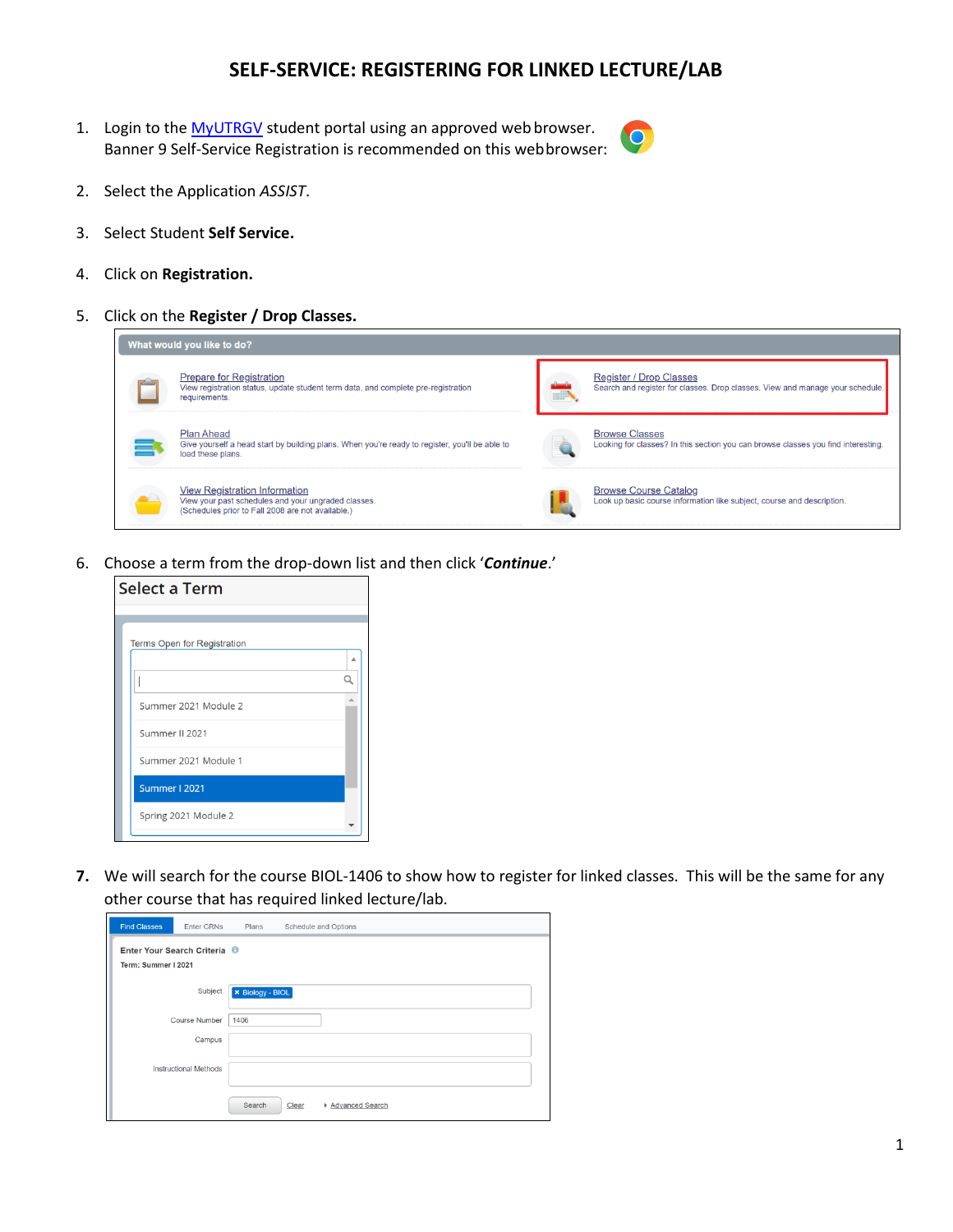This indicates the course has a required linked course. We will use this class (BIOL-1406-02) for the example.

| Enter CRNs<br><b>Find Classes</b><br>Plans<br>Schedule and Options<br>Search Results - 6 Classes<br><b>Search Again</b><br>Term: Summer I 2021 Subject: Biology - BIOL Course Number: 1406 |             |      |                |                                                                    |            |                                                  |  |                                       |                                                    |                      |
|--------------------------------------------------------------------------------------------------------------------------------------------------------------------------------------------|-------------|------|----------------|--------------------------------------------------------------------|------------|--------------------------------------------------|--|---------------------------------------|----------------------------------------------------|----------------------|
| Title                                                                                                                                                                                      |             |      |                | $\hat{\mathcal{C}}$ Subject Course Section CRN $\hat{\mathcal{C}}$ | Instructor | <b>Meeting Times</b>                             |  | Campus Status                         | Attribute                                          | 杂.                   |
| General Biology I<br>Lecture                                                                                                                                                               | <b>BIOL</b> | 1406 | 01             | 60572                                                              |            | SMTWTFS 01:15 PM - 02:45 PM Type: Class Online   |  | 100 of 100 se<br>$\mathscr{Q}$ LINKED | Core Life & Phys Sciences-030<br>Lab fee - Biology | Q View Linked<br>Add |
| General Biology I<br>Lecture                                                                                                                                                               | <b>BIOL</b> | 1406 | 02             | 60573                                                              |            | SMTWTFS 09:45 AM - 11:15 AM Type: Class Online   |  | <b>by</b> UI OU SCAL<br>$2$ LINKED    | Core Life & Phys Sciences-030<br>Lab fee - Biology | Q View Linked<br>Add |
| General Biology I Lab<br>Laboratory                                                                                                                                                        | <b>BIOL</b> | 1406 | $\overline{A}$ | 60575                                                              |            | SMTWTFS 09:45 AM - 11:15 AM Type: Class Online   |  | 47 of 47 seat<br>$2$ LINKED           | Core Life & Phys Sciences-030<br>Lab fee - Biology | Q View Linked<br>Add |
| General Biology I Lab<br>Laboratory                                                                                                                                                        | <b>BIOL</b> | 1406 | AA             | 60578                                                              |            | SMITWITFS 08:00 AM - 09:30 AM Type: Class Online |  | 46 of 46 seat.<br><b>2 LINKED</b>     | Core Life & Phys Sciences-03<br>Lab fee - Biology  | Q View Linked<br>Add |
| General Biology I Lab<br>Laboratory                                                                                                                                                        | <b>BIOL</b> | 1406 | $\overline{B}$ | 60576                                                              |            | SMITWITFS 11:30 AM - 01:00 PM Type: Class Online |  | 46 of 46 seat.<br>$2$ LINKED          | Core Life & Phys Sciences-030<br>Lab fee - Biolo   | Q View Linked<br>Add |
| General Biology I Lab<br>Laboratory                                                                                                                                                        | <b>BIOL</b> | 1406 | <b>BB</b>      | 60579                                                              |            | SMITWITFS 11:30 AM - 01:00 PM Type: Class Online |  | 46 of 46 seat.<br>$2$ LINKED          | Core Life & Phys Sciences-030<br>Lab fee - Biology | Q View Linked<br>Add |
| $\mathbb{N}$ d Pane 1 of 1 $\mathbb{N}$   10 $\sqrt{}$ Per Page                                                                                                                            |             |      |                |                                                                    |            |                                                  |  |                                       |                                                    | Records: 6           |
|                                                                                                                                                                                            |             |      |                |                                                                    |            | $\sim$ $\sim$ $\sim$                             |  |                                       |                                                    |                      |

8. Locate the interested lecture or lab, and then click on the *View Linked*. This will display the linked class(es) to the class BIOL-1406-02. This is the lecture *(BIOL-1406-02)* you selected.

| <b>Back To Search Results</b>              |             | <b>Linked Sections</b><br>Term: Summer I 2021 |                        |                               | Subject: Biology - BIOL |            | Course Number: 1406                               |               |                                    |                                                    |                                 |
|--------------------------------------------|-------------|-----------------------------------------------|------------------------|-------------------------------|-------------------------|------------|---------------------------------------------------|---------------|------------------------------------|----------------------------------------------------|---------------------------------|
| Title: General Biology I                   |             |                                               |                        | <b>Schedule Type: Lecture</b> |                         | CRN: 60573 |                                                   |               |                                    |                                                    | Add All                         |
| Title                                      |             | Subject Course N Section Hours                |                        |                               | <b>CRN</b>              | Instructor | <b>Meeting Times</b>                              | Campus Status |                                    | Attribute                                          | <b>Instructional</b><br>nethods |
| General Biology I Lab<br>Laboratory        | <b>BIOL</b> | 1406                                          | <b>BB</b>              | $\circ$                       | 60579                   |            | MTWTFS 11:30 AM - 01:00 PM Type: CI Online        |               | 46 of 46 seats<br>$2$ LINKED       | Core Life & Phys Sciences-030<br>Lab fee - Biology | aditional Face-to-Face          |
| <b>Total Hours: 0</b>                      |             |                                               |                        |                               |                         |            |                                                   |               |                                    |                                                    |                                 |
| Title: General Biology I                   |             |                                               |                        | Schedule Type: Lecture        |                         | CRN: 60573 |                                                   |               |                                    |                                                    | Add All                         |
| Title                                      | Subject     |                                               | Course N Section Hours |                               | <b>CRN</b>              | Instructor | <b>Meeting Times</b>                              | Campus Status |                                    | Attribute                                          | <b>Instructional Methods</b>    |
| <b>General Biology I Lab</b><br>.aboratory | <b>BIOL</b> | 1406                                          | AA                     | $\mathbf{0}$                  | 60578                   |            | S M T W T F S 08:00 AM - 09:30 AM Type: CI Online |               | 46 of 46 seats.<br><b>2</b> LINKED | Core Life & Plays Sciences-030<br>Lab fee Biology  | <b>Traditional Face-to-Face</b> |
|                                            |             |                                               |                        |                               |                         |            |                                                   |               |                                    |                                                    |                                 |

9. Register for the lecture and lab by clicking on the corresponding *Add All* button. Classes will be placed in the preliminary schedule.

| $\Box$ Summary                                                       |                                           |  |          |                     |         |        |              |                 |  |  |  |  |
|----------------------------------------------------------------------|-------------------------------------------|--|----------|---------------------|---------|--------|--------------|-----------------|--|--|--|--|
| Title                                                                | Details                                   |  | Hour CRN | Schedule Typ Status |         | Action |              | Instructional   |  |  |  |  |
| General Biology I                                                    | BIOL 1406 4                               |  | 60573    | Lecture             | Pending | Add    | v            | Traditional Fal |  |  |  |  |
| General Biology I Lab                                                | BIOL 1406 0                               |  | 60579    | Laboratory          | Pending | Add    | $\mathbf{v}$ | Traditional Fal |  |  |  |  |
|                                                                      |                                           |  |          |                     |         |        |              |                 |  |  |  |  |
|                                                                      |                                           |  |          |                     |         |        |              |                 |  |  |  |  |
|                                                                      |                                           |  |          |                     |         |        |              |                 |  |  |  |  |
|                                                                      |                                           |  |          |                     |         |        |              |                 |  |  |  |  |
| Total Hours   Registered: 0   Billing: 0   CEU: 0   Min: 0   Max: 12 |                                           |  |          |                     |         |        |              |                 |  |  |  |  |
|                                                                      | <b>Submit</b><br>Conditional Add and Drop |  |          |                     |         |        |              |                 |  |  |  |  |

*Note: Status is pending, so this means you are not registered for the classes yet.*